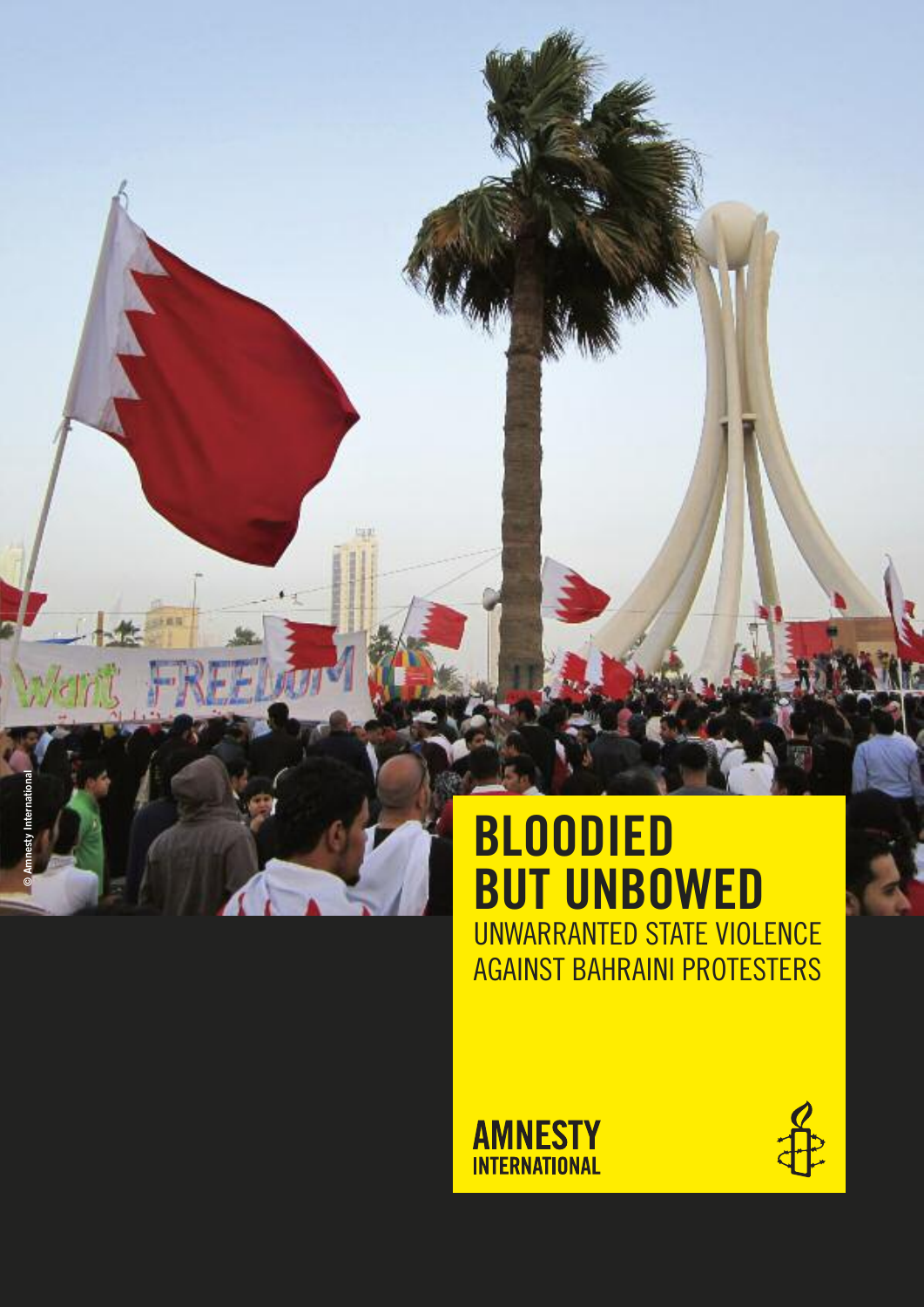Mass peaceful protests demanding political reform have shaken the gulf state of Bahrain since mid-February. in response, the security forces initially sought to suppress the protests with brutality, killing seven protesters, injuring hundreds of others and assaulting paramedics. proper, transparent investigations that ensure accountability and justice for the victims, and a strong government commitment to respect human rights are needed now.

On 14 February 2011, thousands of people gathered from across Bahrain. They planned to walk to the centre of the capital Manama for a peaceful "Day of Rage" demonstration in support of their demands for greater freedom and social justice. Yet peaceful protest soon turned to panic as the security forces resorted to unwarranted violence. Within a week, seven protesters were dead, hundreds of others were injured and Bahrain had reached a tipping point.

Since then, like many people elsewhere in the region, hundreds of thousands of Bahrainis have continued to demand political reforms, including a new constitution, an elected government, a greater share of the country's wealth and the release of all political prisoners.

Following the killings and reports of other serious abuses, Amnesty International delegates, including a medical doctor specialized in emergency care and public health, visited Bahrain between 20-26 February. They interviewed witnesses to the violent events of mid-February, victims and their relatives, and hospital and mortuary staff. They also met government officials and human rights activists. They found disturbing, even damning evidence of excessive use of force by riot police and soldiers against peaceful protesters and medics.

#### **bAckground**

Inspired by the popular protests in Egypt and Tunisia, the "Day of Rage" was organized on Facebook and Twitter by human rights activists and two Bahraini opposition groups. The protests were planned to coincide with the 10th anniversary of the national referendum that endorsed Bahrain's National Action Charter – political reforms proposed by the King, Shaikh Hamad bin 'Issa Al Khalifa, to end widespread popular unrest in the 1990s.

The reforms paved the way for elections to the National Assembly and for the country to become a constitutional monarchy. However, the opposition boycotted the 2002 elections to protest against the power of the Shura Council, the upper chamber whose members are directly appointed by the King, to veto legislation. The reform drive subsequently stagnated and the government continued to be dominated by the ruling Al Khalifa family.

In recent years, the authorities have attempted to stifle opposition by closing critical websites and banning publications, even by authorized political associations, and by arresting government critics and opponents. Yet, opposition has continued to grow, particularly among the majority Shi'a population, many of whom say they are economically and politically marginalized by the ruling family and the country's Sunni minority.

In August-September 2010, the authorities detained 23 opposition political activists and



charged them with supporting and funding "terrorism". All denied the charges and most told their trial court that they had been tortured (see Amnesty International's report, Crackdown in Bahrain: Human rights at the crossroads – Index: MDE 11/001/2011).

The violent crackdown in mid-February 2011 shocked but did not deter demonstrators, who strengthened their resolve. Protests continued and the political climate in Bahrain began to shift. In late February, the King replaced four ministers in a cabinet reshuffle. The Crown Prince, who had ordered the army and riot police to withdraw from central Manama on 18 February, promised to initiate a national dialogue with opposition groups, and discussions began in early March. On 23 February, the 23 detained opposition activists were released mid-trial. Hasan Mushaima', Secretary-General of the opposition Al-Haq organization, who had been charged in his absence with the 23 activists, was "pardoned" by the King and returned to Bahrain from the UK.

On 3 March, Bahrain's Minister of Social Development, visiting London, told Amnesty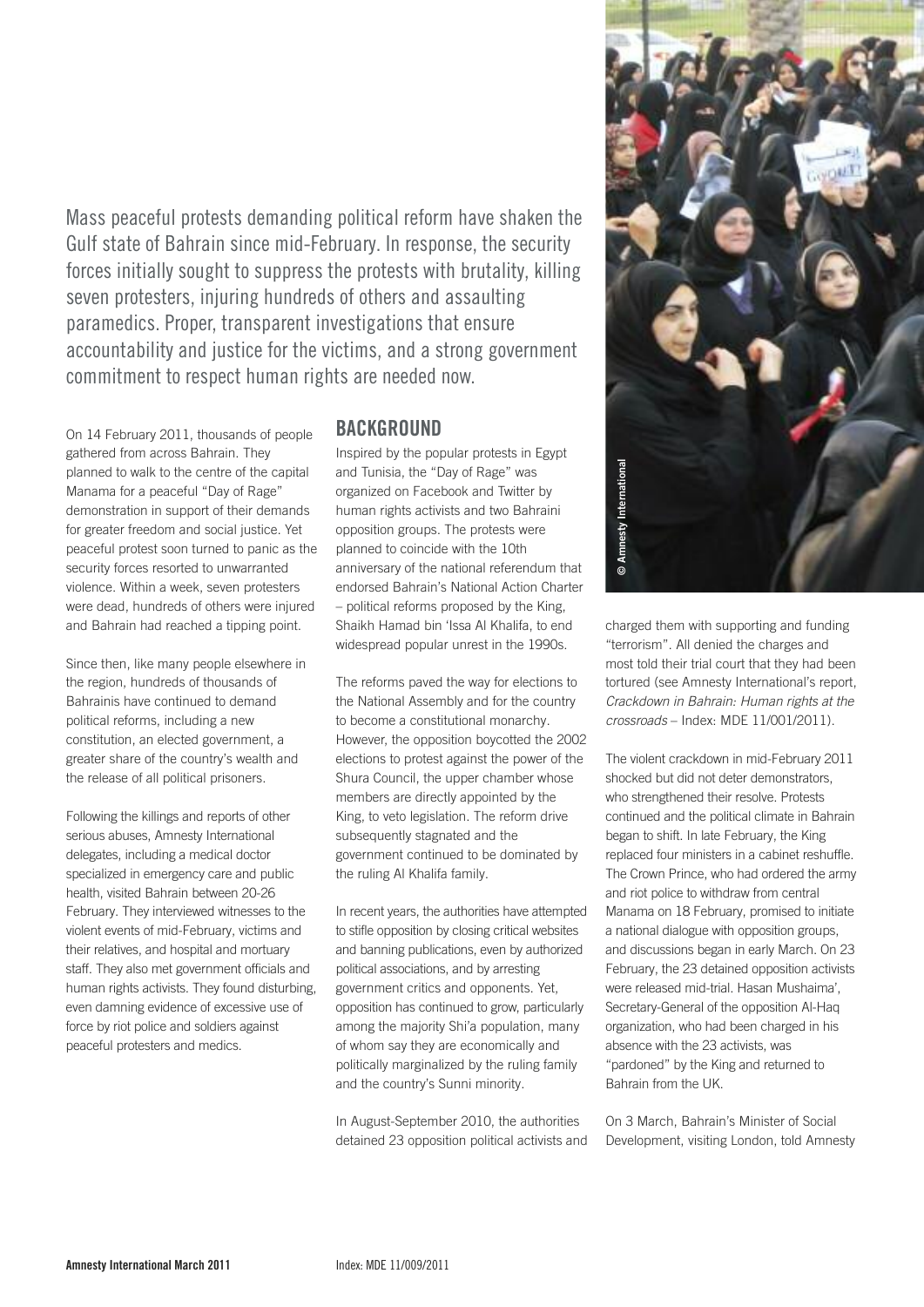

**Women protesters marching to Pearl Roundabout, 22 February 2011.**

**"The protesters are being attacked! Women and children are running around screaming and there is nowhere to run. Riot police are everywhere and are attacking from every corner. Many are wounded. There is a panic and chaos at the roundabout. Everyone is running and screaming."**

Witness to events on 17 February at Pearl Roundabout, central Manama

International that 408 prisoners and detainees had been released and that only seven or eight were still held. She said the Deputy Prime Minister was leading an investigation into the killings and would report directly to the King, and that two members of the security forces had already been arrested.

At the time of writing in early March, the security forces had tempered their use of force. However, the situation remained tense, with protesters still camped out in central Manama and demonstrations occasionally being staged elsewhere, including large progovernment protests by Sunni Bahrainis. On 3 March, Sunni and Shi'a youth clashed in Hamad Town, south of Manama.

# **"At 1am last night they started opening the gates and the 23 left one by one. We were so happy seeing him!"**

the sister of one of the 23 political opposition activists detained since August-September 2010, speaking to Amnesty international on 23 February 2011

# **the protests**

The "Day of Rage" began with several demonstrations in predominantly Shi'a villages. Demonstrators later converged on Pearl Roundabout in central Manama. Riot police responded almost immediately using excessive force, killing two protesters within 48 hours. In protest, a camp comprising dozens of tents and thousands of protesters was established at Pearl Roundabout, and the largest Shi'a political association, al-Wefaq, suspended its participation in parliament, later withdrawing from it completely.

The worst violence happened during a raid on those camped at the roundabout in the early hours of 17 February. In a clearly planned and coordinated action, massed ranks of riot police stormed the area to evict the peaceful and mostly sleeping protesters, firing live ammunition and using tear gas, batons, rubber bullets and shotguns to disperse the crowd. Tanks and armoured vehicles then blocked access to the roundabout.

Five people were fatally wounded and at least 250 were injured, some critically.

Among the injured were people clearly identified as medical workers who were targeted by police while trying to help injured protesters in or near the roundabout.

Those evicted from the roundabout then gathered near al-Salmaniya medical centre and were soon joined by thousands of other protesters.

In the afternoon of 18 February, some protesters tried to march towards Pearl Roundabout but were confronted by riot police. According to reports, the police pulled back behind military personnel, who then fired at protesters without warning. Several were seriously injured and taken to al-Salmaniya medical unit.

On 19 February, after the Crown Prince had ordered the security forces' withdrawal from the roundabout, the protest camp was reestablished.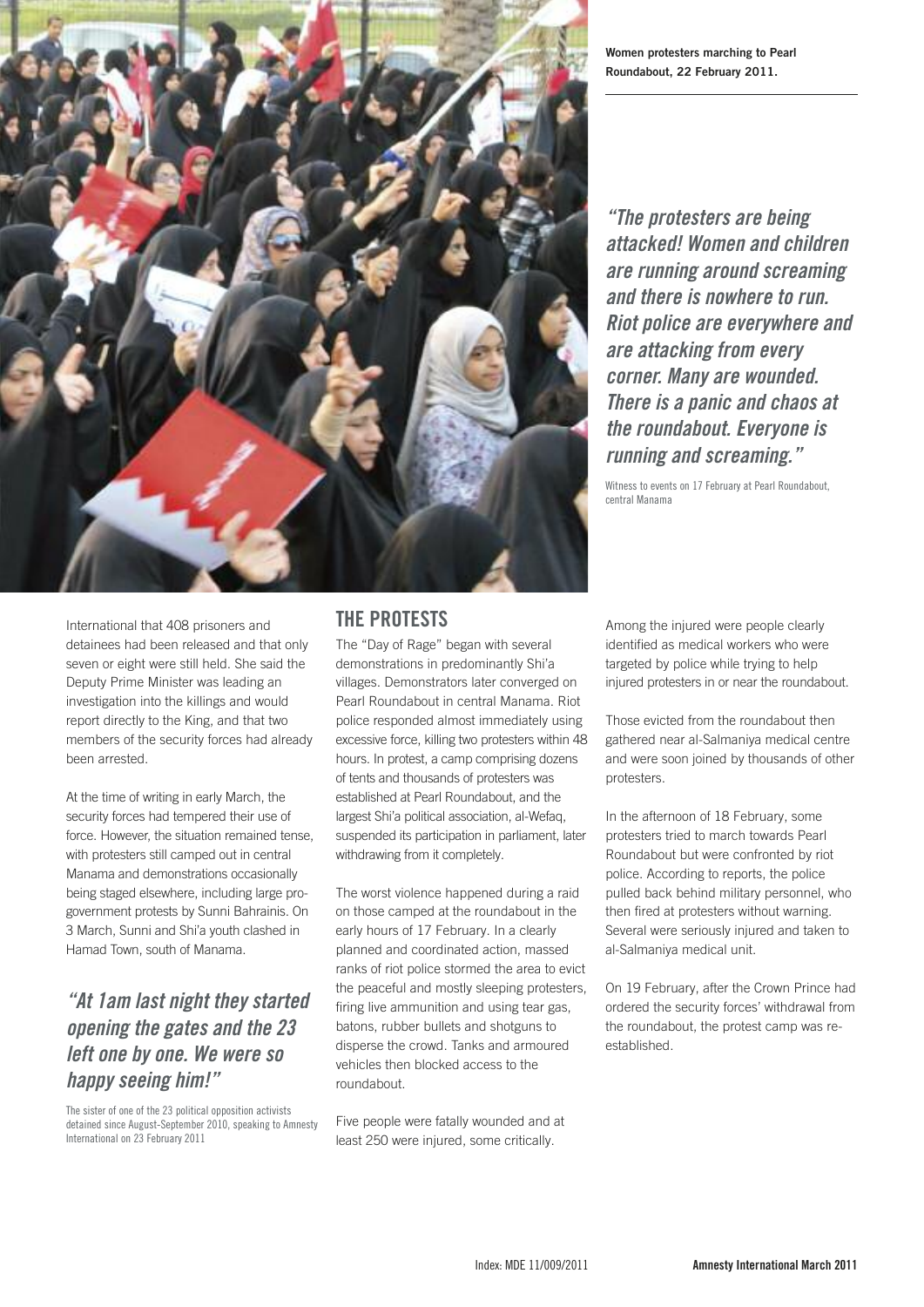**Right: The body of 'Ali 'Abdulhadi Mushaima' being carried in a funeral procession from the hospital to the cemetery for burial, al-Daih village, 15 February 2011. According to witnesses, as people gathered at the gates of the hospital to join the procession, riot police fired tear gas and shotguns at them to disperse the crowd.**



sayed al-wadaei, a 24-year-old underemployed university graduate, told amnesty international what happened to him early on 17 February at Pearl Roundabout:

"I was sleeping in the roundabout. Without warning the [police] attacked. A friend woke me. I saw children and women crying. So I went to stand by them, to try to protect them. Then 10 to 12 policemen arrived and kicked me and hit me with sticks. I was on the ground, trying to protect my head, screaming, but they wouldn't stop. Then I acted dead but they continued kicking me all over my body. Then they stopped…

"I have a lot of pain everywhere, in the left arm, left hip, all over both legs, right shin, and have two head cuts which required eight and 12 stitches. I spent eight hours in hospital. The doctor put 'flu' on the medical records so as not to cause problems."



Khadija ahmed (left), an 18-year-old medical student who was volunteering at the medical tent in the roundabout, described to Amnesty International what happened early on 17 February:

"After 3am we heard shots. Some injured arrived at the tent straight away with tear gas problems. Then police threw or fired two tear gas canisters inside the tent and pulled the flap down. People were crying 'Save me, save me from them'."

her twin sister Zeinab (right), a business student who was volunteering in the media centre at the roundabout, said: "Then they attacked the tents and the medical tent… People were shouting 'Salmiya, Salmiya, We are peaceful don't attack'... One of the police was shouting at me and another was hitting my dad, really hard with a stick, who was trying to protect me, I don't know if the sticks are wood or plastic or metal but are so strong – with one single hit they smash a car windscreen…"



#### **killings of protesters**

Riot police and soldiers fatally wounded seven people between 14-18 February by reacting to legitimate and peaceful protest with deadly force without warning. The pattern of fatal and serious injuries shows that the security forces used live ammunition, including at close range; fired medium-to-large calibre bullets from high-powered rifles; and apparently targeted people's heads, chests and abdomens.

**'Ali 'Abdulhadi Mushaima'**, aged 21, suffered multiple gunshot wounds while at a demonstration on 14 February in al-Daih village, east of Manama. He died soon after in hospital.

The next day, around 10,000 people joined his funeral procession, which was then attacked without warning by riot police using tear gas and shotguns. Video footage provides clear evidence of police brutality and use of excessive force. A human rights activist told Amnesty International that day: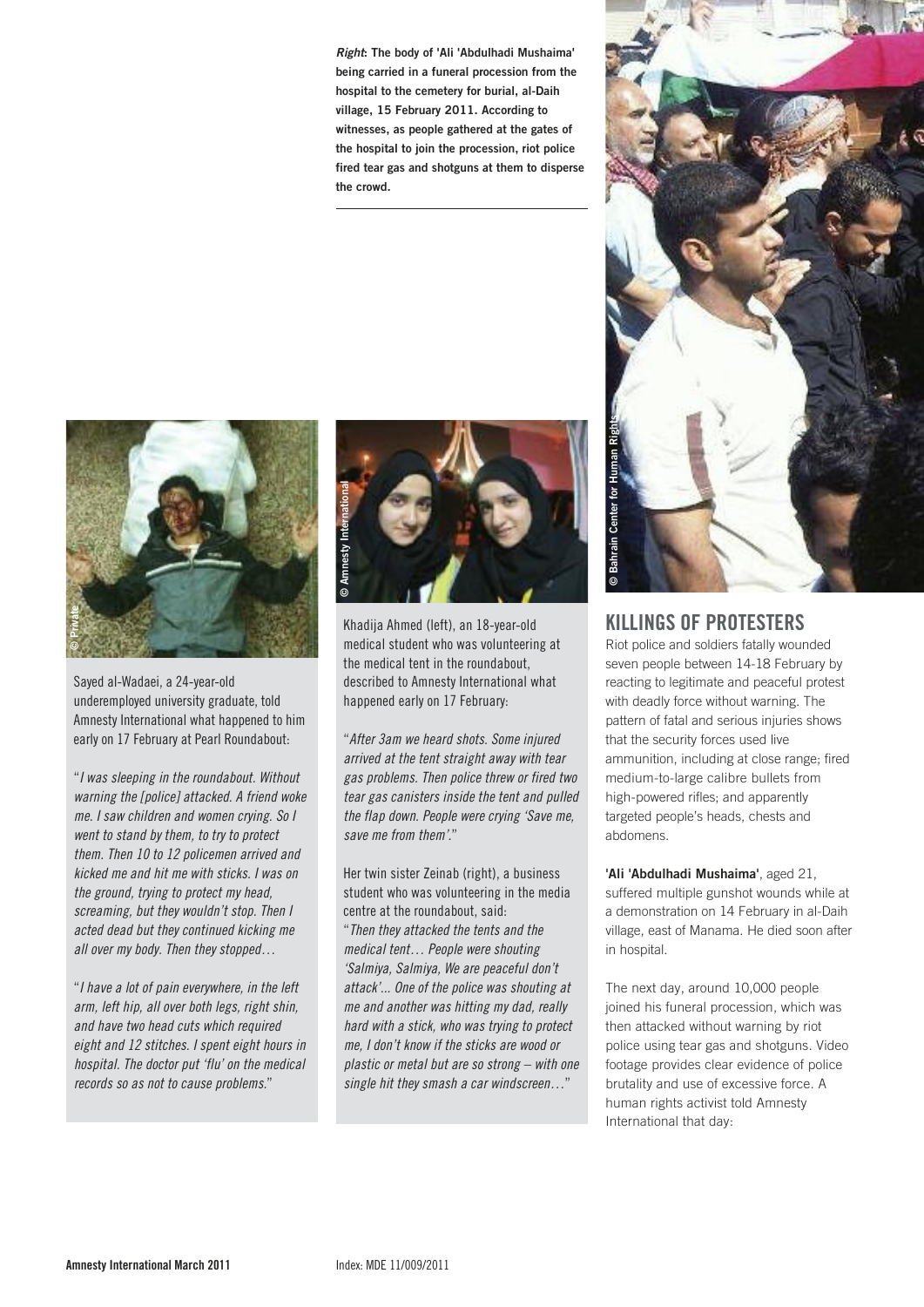



**Hassan 'Abdullah Ibrahim, a 75-year-old farmer from Belad al-Qadim, told Amnesty International that he was walking in a peaceful march on 18 February in central Manama when he was shot in the leg, shattering his knee cap.**

"Peaceful protesters were chanting 'Khalifa leave' and within minutes of the procession beginning, we were attacked by the riot police; bullets were showering the peaceful protesters and there was tear gas everywhere. Several wounded are being rushed to the hospital and many are screaming."

One of those shot was 32-year-old **Fadhel 'Ali Matrook**. He died soon after in hospital. The death certificate describes multiple shotgun wounds to the chest and back. More than 20 other people required hospital treatment, according to a local human rights group.

Five more people died after riot police stormed Pearl Roundabout in the early hours of 17 February. One of many witnesses told Amnesty International that riot police were shooting from different angles, including from a bridge over the roundabout, while protesters desperately ran for cover.

**'Isa 'Abdulhassan**, aged 60, died instantaneously from a massive head wound caused by a shot fired at close range, probably from within two metres. **Mahmood Maki 'Ali**, aged 23, and **'Ali Mansoor Ahmed Khudair**, aged 52, were shot dead from within seven metres. **'Ali Ahmed 'Abdullah 'Ali al-Mo'men**, aged 23, died in hospital that evening of multiple gunshot wounds. **'Abdul Redha Mohammed Hassan**, aged 20, died four days later in hospital; he had been shot in the head from close range.

## **"The riot police are still attacking everyone – we fear that they will attack us at any moment."**

A Bahraini human rights activist speaking to Amnesty international on 17 February



**Mohamed Ibrahim, a 30-year-old security guard from Abu Gowa, was shot by the army without warning while on a peaceful march towards Pearl Roundabout on 18 February.**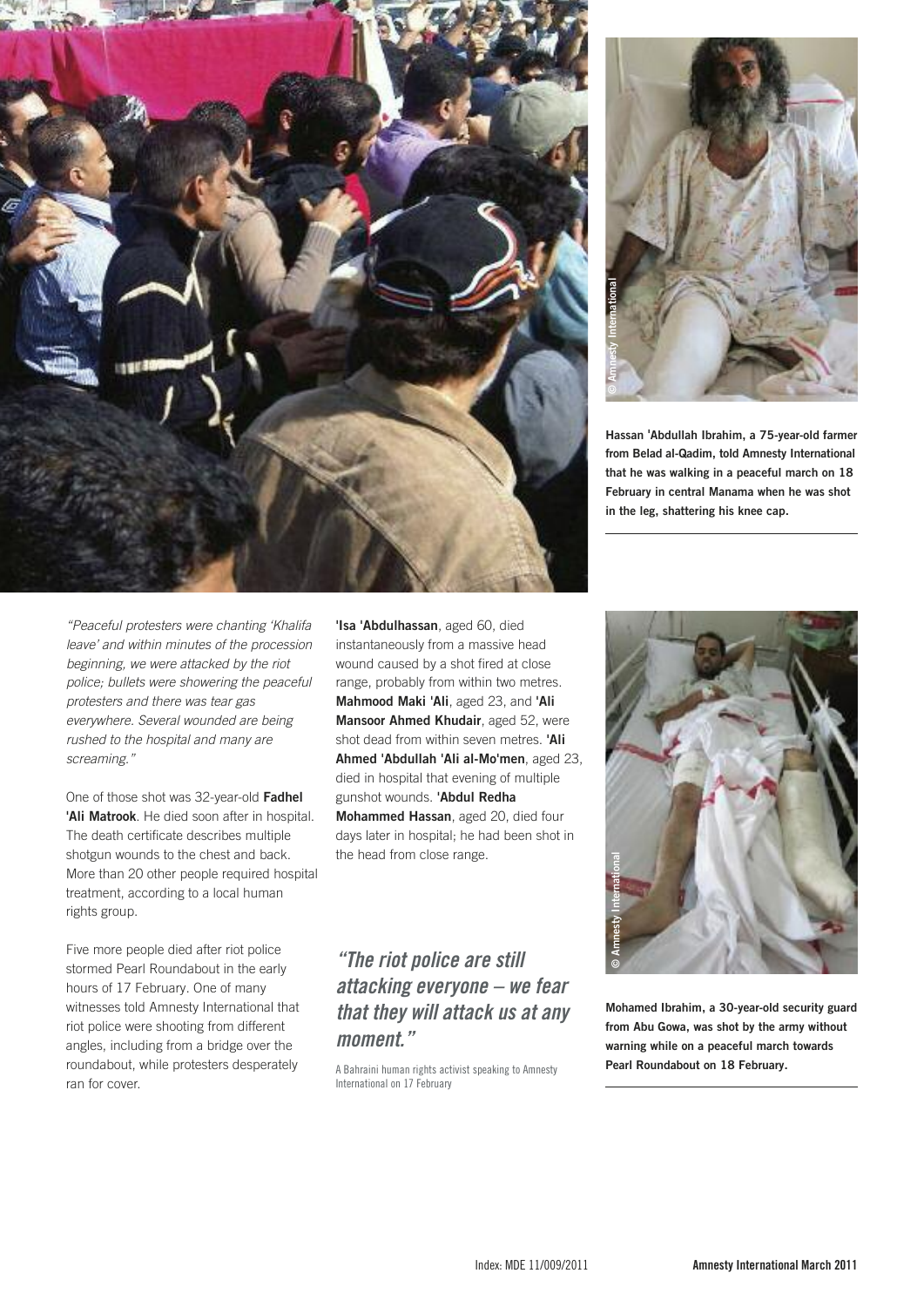

**Dr Sadeq al-'Ekri in hospital recovering from injuries sustained when police assaulted him at Pearl Roundabout even though he was wearing clothes that clearly identified him as a medical worker.**



**Jamil 'Abdullah Ebrahim, an ambulance worker who was injured by police on 17 February, photographed five days later.**

### MisUse oF arMs and aMMUnition

international standards prohibit excessive use of force – force that is unnecessary, excessive or disproportionate to the legitimate objective to be achieved or to the threat posed. The UN code of conduct for law enforcement officials and the UN Basic Principles on the Use of Force and Firearms by law enforcement officials state that "the use of force by law enforcement officials should be exceptional" and that the intentional lethal use of firearms is only permissible "when strictly unavoidable in order to protect life".

in Bahrain in February 2011, riot police used tear gas, shotguns and rubber bullets in their efforts to suppress peaceful protests, and the army used firearms to shoot at peaceful protesters using live ammunition.

amnesty international has identified some of the ammunition collected by people in the lethal aftermath of the raid by riot police on Pearl Roundabout early on 17 February. They include Us-made tear gas canisters, Us-made 37mm rubber multi-baton rounds, Frenchmade tear gas grenades, and French-made rubber "dispersion" grenades, which fragment into 18 pieces and produce a loud sound effect. amnesty international has also identified at least 10 countries whose governments have allowed the supply or have licensed exports of weaponry, munitions and related equipment to Bahrain. They included Belgium, France, germany, spain, switzerland, the UK and the USA. Following the Bahraini security forces' use of unwarranted force against protesters, the UK government revoked some licences for arms exports to Bahrain, and the French authorities have suspended the export of security equipment to Bahrain.

amnesty international is calling on people to urge their government, where applicable, to:

 $\blacksquare$  immediately suspend the supply of weaponry, munitions (including ammunition), and related equipment used by the riot police and security forces in Bahrain; and

conduct an urgent, comprehensive review of all arms supplies and training support to Bahrain's military, security and police forces, and to ensure no arms transfers are authorized where there is a substantial risk that they will be used for serious violations of human rights.

#### **"I thought I was going to die"**

Jamil 'Abdullah Ebrahim, a paramedic beaten by police on 17 February

#### **MedicAl personnel AttAcked And obstructed**

During the morning of 17 February, health workers trying to treat injured people at Pearl Roundabout were harassed, attacked and, in some cases, seriously injured. More than 10 health professionals, including most ambulance workers interviewed, told Amnesty International that they had been attacked by riot police. These attacks were unprovoked and unjustifiable.

Among those injured was **Dr Sadeq al-'Ekri**, a surgeon, who had helped set up a mobile clinic in the roundabout. He told Amnesty International that police stopped him as he approached the clinic, tied his hands behind his back, forced him onto a bus, pulled his trousers down and then punched and beat him with sticks all over his body, including his genitals. Officers later threatened him, including with sexual abuse, while the beatings continued.

When Dr Sadeq al-'Ekri told his attackers that he was a doctor, they shone a torch at his white shirt and saw the Red Crescent sign. They then took him and two others to an ambulance. Dr Sadeq al-'Ekri had suffered a broken nose, an injured left eye, suspected fractured ribs and bruises on his chest and abdomen. He told Amnesty International:

"These physical injuries will disappear but the psychological damage will not… I didn't believe that this would happen in Bahrain."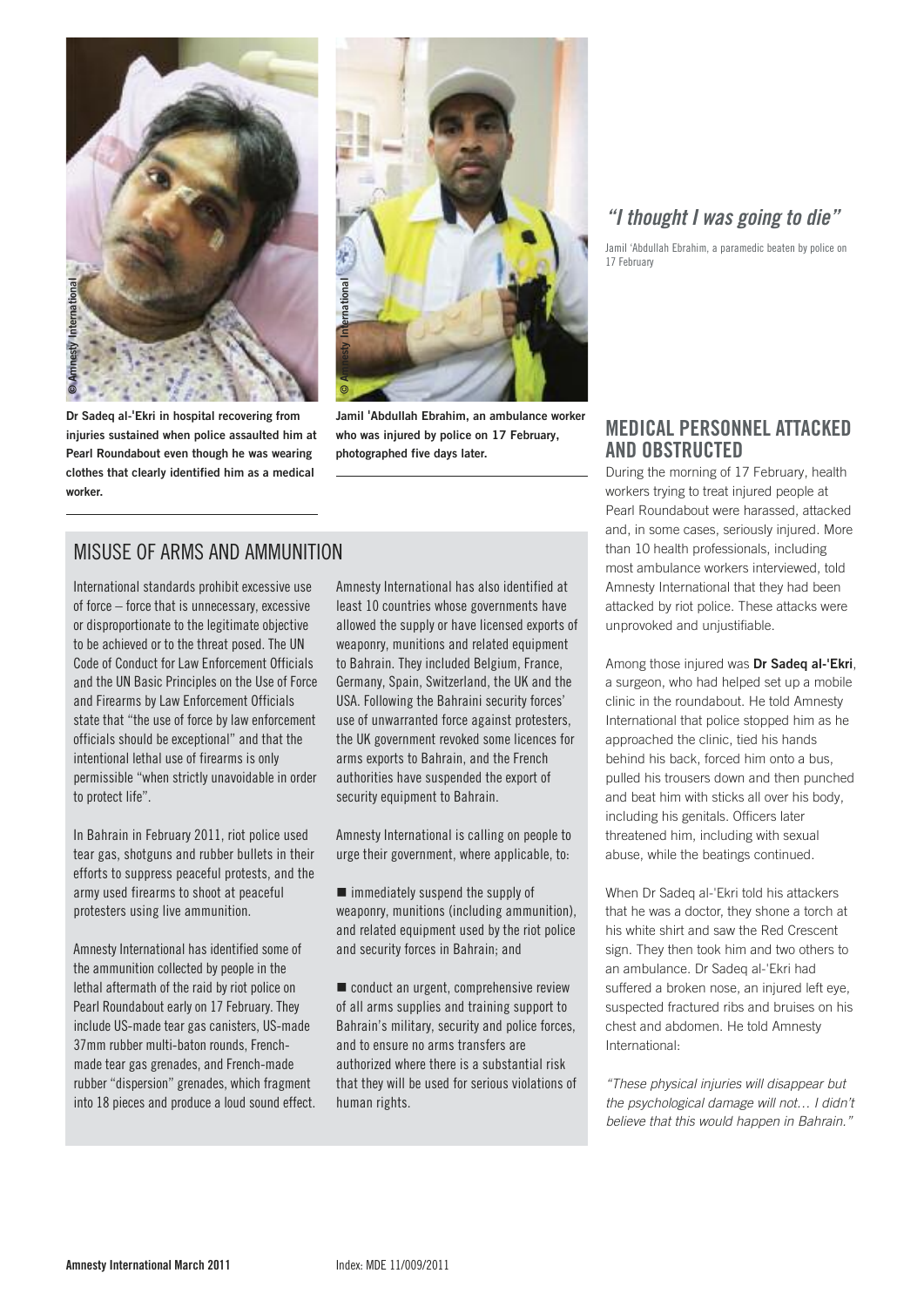

For the first three or so hours of the early morning raid on the roundabout, ambulances managed with some difficulty to pick up around 200 casualties and take them to hospital. At least one ambulance worker was beaten during this period. Driver and assistant paramedic **'Isa Salman** told Amnesty International:

"At around six o'clock we – myself and two Filipino paramedics – were stopped at the traffic light by riot police. They immediately pulled me out, without saying a word, and more than 20 of them were attacking me from all sides – beating and kicking."

For about four hours after around 6.30am, ambulances were prevented from going to the roundabout area – apparently because the Interior Ministry had wrongly informed the Health Ministry that the area had been cleared and there were no more injured people there – and several more ambulance personnel were assaulted.

At around 8.30am, for example, a convoy of five ambulances was stopped by riot police. The paramedics were all in uniform. One of

them, **Jamil 'Abdullah Ebrahim**, said that police pulled him out and started beating him.

"About a dozen were there, beating me with sticks, black wooden sticks about 60cm long. Some took off their helmets to hit me with them."

The attack lasted around five minutes. When Jamil 'Abdullah Ebrahim was returned to the ambulance he found his colleague, 'Isa Salman, with blood pouring down his face after a second beating of the morning. Officers had struck him on his head twice with a rifle butt and one had threatened him-"If you come back I will kill you".

**Ja'fer Hasan**, an ambulance driver and assistant paramedic, told Amnesty International:

"We reached the lines of the police who surrounded us, smashed the windows with rifle butts and pulled me out of the ambulance and beat me all over with sticks, on my arms and shoulder, and kicking me. It lasted about five minutes."

**Jassem Mohamed Hassan, an ambulance worker who was injured by police during protests in Manama, photographed a few days later on 23 February 2011.**

# **"Get into the ambulances and don't come back. If you do, we will kill you."**

warnings issued to ambulance workers by officers on 17 February, according to paramedics Jassem Mohamed hassan and Yasser Mahdi, who were both beaten and injured by police